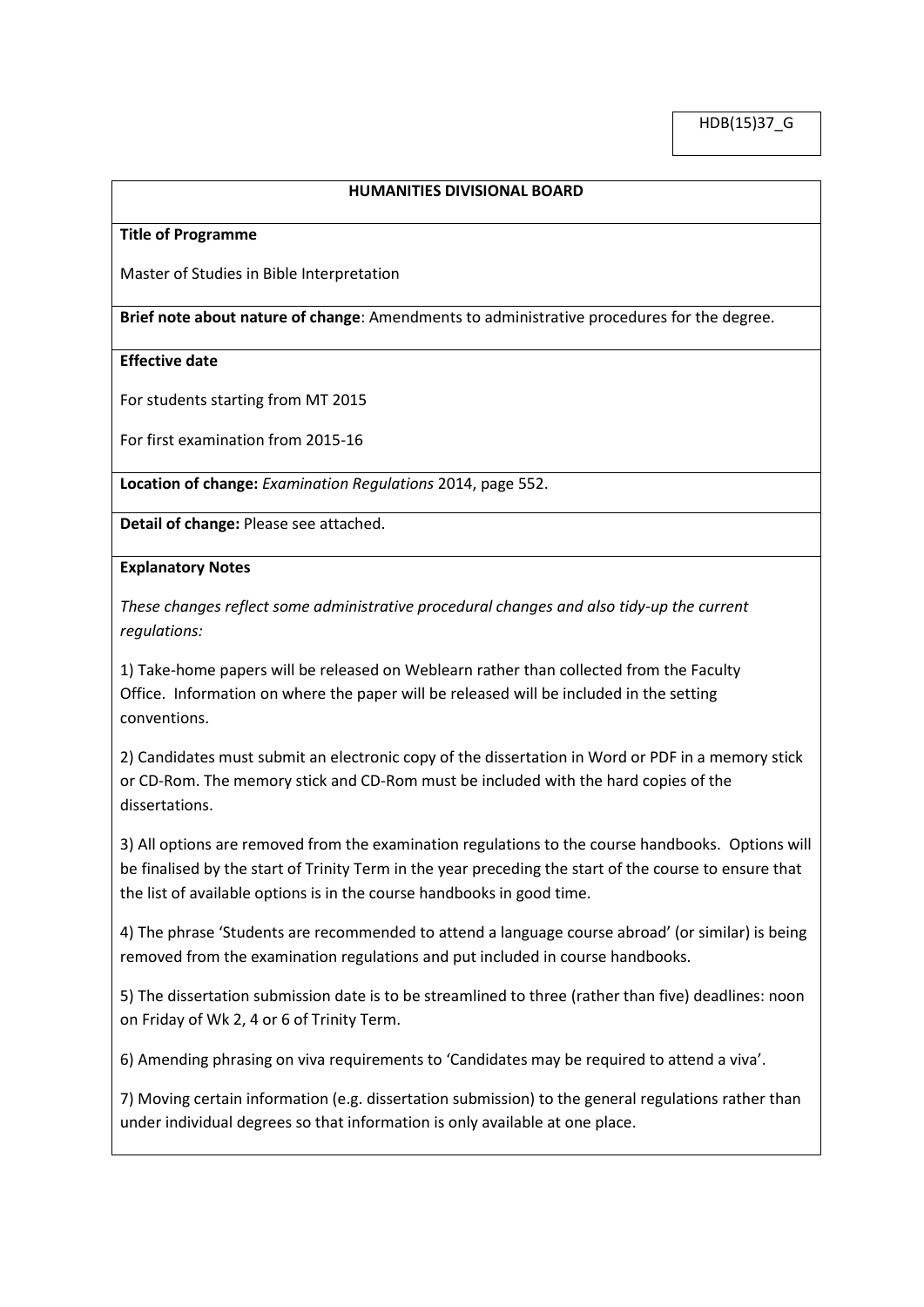# **Bible Interpretation**

- 1. Before admission to the course, candidates must satisfy the Board of the Faculty of Oriental Studies that they possess the necessary qualification in Classical Hebrew, Aramaic or Syriac, to profit by the course. Teaching for a second language from these three will be provided during the course if required. Evidence of proficiency in Greek or Latin will be expected if options in either of these languages are chosen.
- 2. Every candidate must follow for at least three terms a course of study in Bible Interpretation.
- 3. *Syllabus* There will be four Units: Units (i), (ii) and (iii) are each assessed by a written examination paper.

Unit (i) Essay questions on general background and methodology.

Unit (ii) Prescribed texts I. Passages for translation and comment, and essay questions on prescribed texts (a passage, or passages, for unprepared translation may also be set).

Unit (iii) Prescribed texts II. Passages for translation and comment, and essay questions on prescribed texts (a passage, or passages, for unprepared translation may also be set).

Units (ii) and (iii) must be chosen from two of the following:

- (*a*) Hebrew biblical and exegetical texts
- (*b*) Aramaic (Targum) texts
- (*c*) Syriac biblical and exegetical texts
- (*d*) Greek biblical and exegetical texts
- (*e*) Latin biblical and exegetical texts

Unit (iv) A dissertation thesis of not more than 15,000 words (excluding bibliography), on a topic selected in consultation with the candidate's supervisor and approved by the Faculty Board. Applications for such approval should be submitted to the Faculty office by Friday of seventh week of MichaelmasMonday of Week 0 of Hilary Term and will be reported to the Faculty Board's second meeting of Michaelmas Term. Two typewritten copies and an electronic copy of the thesis in PDF format in a memory stick or CD, Two typewritten copies of the dissertation must be delivered to the Chair of Examiners, M.St in Bible Interpretation, Examination Schools, High Street, Oxford, not later than 12 noon on Friday of fourth week of Trinity Term. The work must bear the candidates' examination number (but not the candidates' name.) Candidates must include a signed declaration sealed in an envelope addressed to the Chair of Examiners that the work is the candidates own.